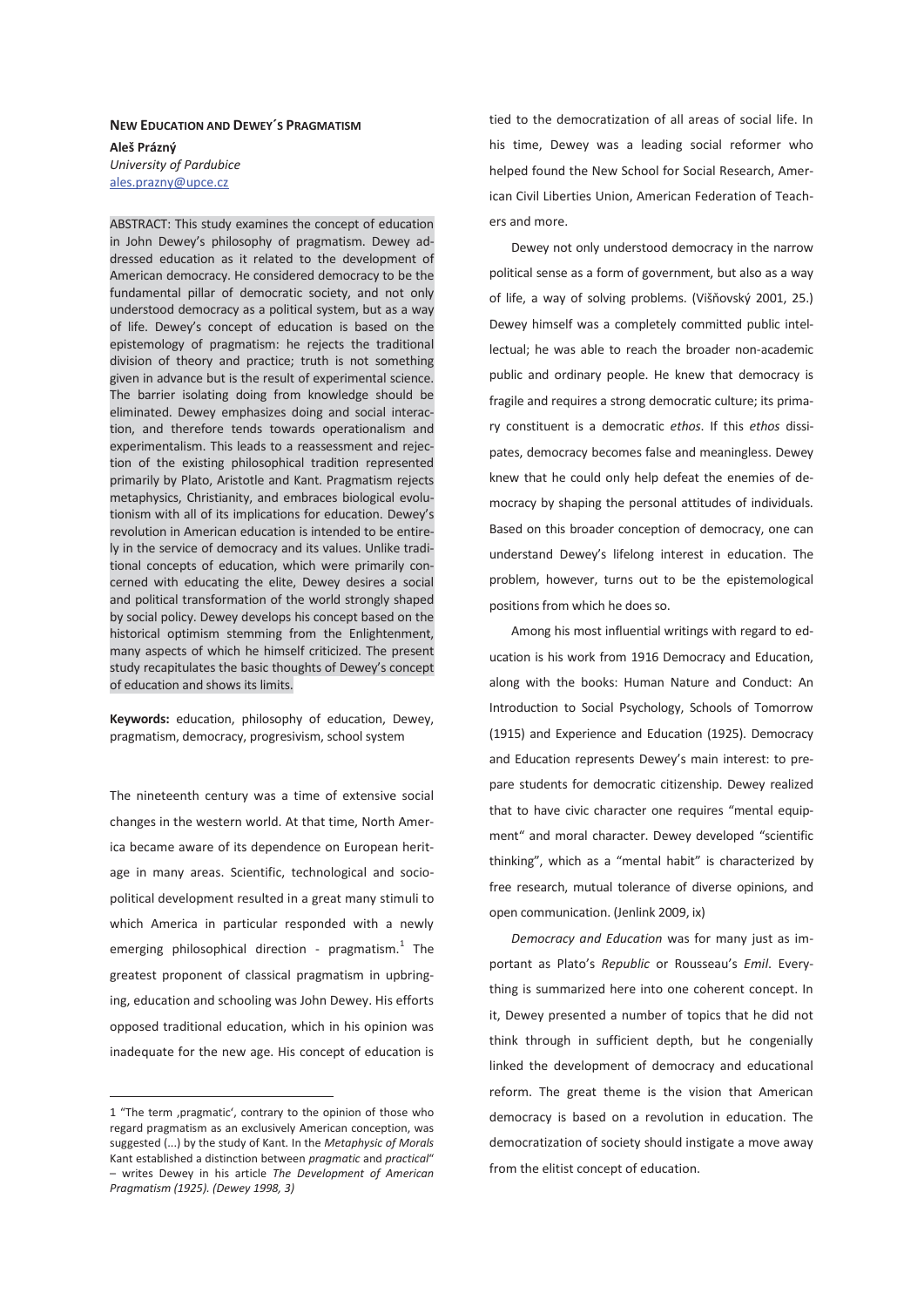To this day, Dewey and pragmatism continue to have exceptional influence on American education and intellectual life. This influence can be well understood through the lens of an evolutionary interpretation of the American experience. American self-confidence was formed through the experience of moving from the Old World to the New World, an opportunity to begin again. This process was also imbued with the optimism that one could learn from past mistakes and thus break free from the consequences of the past. The realization that the future can be actively shaped had a strong effect. Belief in change and the formation of customs and conditions not only affected American reality but also intellectual life. "Society itself is a process of interactive changes among people and their various institutions, institutions that over time become outdated and must be changed." (Campbell 1995, 2)

Dewey's democratic spirit is influenced by two seminal figures. The first is Ralph Waldo Emerson (1803– 1892), whom Dewey counts among the New World citizens who have broken free from inherited doctrines. The second is Charles Darwin (1809–1882), who brought attention to the variability of life and emphasized its ability to adapt. However, Dewey did not only understand the American experience from these two perspectives. (Campbell 1995, 2) This experience goes hand in hand with the possibility of a new beginning. It was the Protestants who wanted to break with the Roman tradition in America, which they were not permitted to do in England. America (the New World) thus embodied the chance to cut relationships encumbered with social traditions. A troubled life is here given a chance to start anew. It is an opportunity to build a new life, not be limited by the customs and obstacles of old Europe.

Building the new face of America above all concerned the manner of upbringing and education; this area became Dewey's passion. Upbringing and education – more than politics – were to promote things that were practical, not abstract and theoretical. Achieving this through politics would be slow and ineffective. That is why Dewey wanted to change the world through schooling. His goal was the political and social transformation or reconstruction of the world. In several ways Dewey tends more towards a concept of instrumentalism than pragmatism. (Edmondson 2006, 7) Under the influence of his or "instrumentalism" or "experimentalism", Dewey claimed that philosophy is a waste of time if it is not useful. Upbringing and education – more than politics – should promote things that are practical, not abstract

Dewey's America was characterized by a sharp increase in population, which grew mainly due to the influx of immigrants. It was a time of social protests and *laissez-faire* capitalism. Dewey became convinced that a changing society needed a new school system that would be more influenced by science than ever before. Students would no longer just sit on benches and memorize, but would solve problems and learn to work together. Scientific habits should be formed in elementary school. Science shouldn't just be something esoteric for students, but should help to develop proper attitudes. It is precisely "the development of scientific attitudes of thought, observation, and inquiry that is the chief business of study and learning." (Dewey 1981, 394) Manual training should also come to the fore. In addition to science, students need to be led to experiment. For Dewey, education is a laboratory in which philosophical concepts are to be tested and presented. The reconstruction of education should result in the reconstruction of personal and social life. (Višňovský 2001, 26)

With this emphasis, Dewey turned against the authority in education held by the thinkers of ancient Greece. He believed that their age had ended. The modern revolt began with an appeal to experience and turned away from the purely rational concepts that needed to be practically verified by experience, or were merely an expression of prejudice and institutionalized class interest. (Dewey 1916, 338) Dewey was very much in favor of eliminating mere book learning (bookishness), as it would not achieve a consistent reorganization of education. What he welcomed, on the other hand, were advances in psychology, industrial methods, and experimental science. This was proof to him that experience is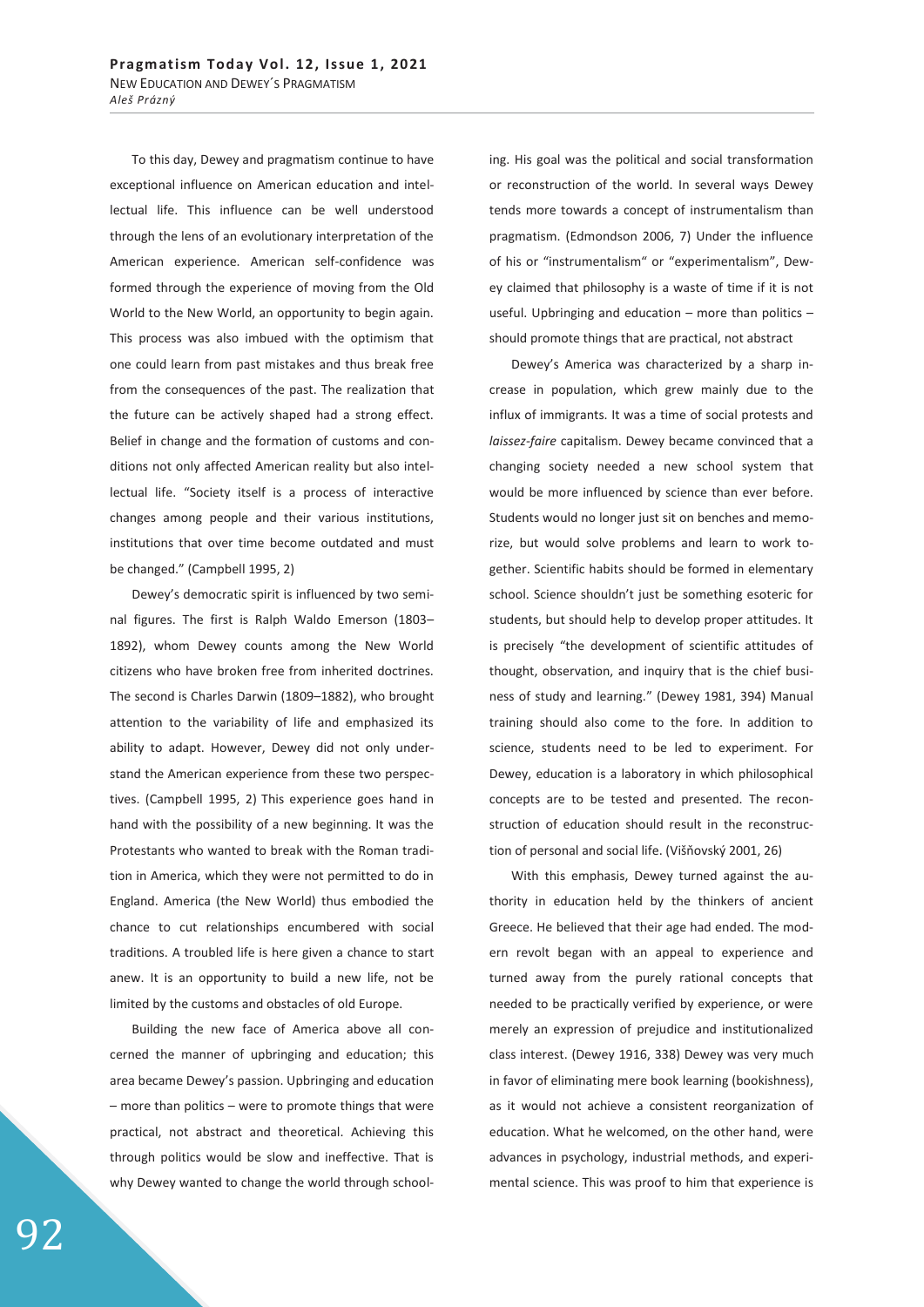primarily practical, not cognitive. Dewey emphasized that the problem with education lay in the separation of knowing from doing. (Dewey 1916, 306) Learning should be achieved by doing, based on evolutionary conceptions of mental development.

#### **Epistemological prerequisites for new education**

Dewey's educational reforms are tied to a new epistemology, which consists of overcoming the traditional concepts of theory and practice, which have been valid in philosophy since the time of Plato. Dewey believed that this problem would be resolved by replacing the traditional spectator theory of knowledge, the truth of which was immutable, with a theory where truth is the result of experimental sciences. This new theory would be built on action and would abolish the mutual isolation of knowledge and action. The classical philosophical tradition overlooked experience as such and posited the real goal and ideal to be knowledge of reality, which cannot be known by experimental methods. According to Dewey, traditional philosophical idealism carries the pathos of nobility, as it sees its highest duty in providing "an intellectual or cognitive certification to the ontological reality of the highest values." (Dewey 1981, 378) In this classical tradition, true knowledge is only accessible through reason. In the seventeenth century this was changed by the scientific revolution, which introduced a new epistemological paradigm. Mathematical knowledge of nature formulated by mechanical concepts declared itself to be the only voice of natural philosophy. (Dewey 1981, 373) Older philosophy became untethered from natural science at that time, lost its support and ceased being the superior form of knowledge. Dewey believed that knowledge now requires action, and that scientific methods are also about the formation of values. For Dewey, doing is therefore the heart of knowing. Instead of intellectualism, Dewey emphasizes empiricism.

The task of philosophy should be to facilitate fruitful interaction: "our cognitive beliefs, our practical beliefs about the values, the ends and purposes, that should

control human action in the things of large and liberal human import." (Dewey 1981, 379) Although Dewey considers it necessary to abandon the traditional view, which considered action to be significantly inferior to knowledge, he is far from claiming that "action is higher and better than knowledge, and practice inherently superior to thought." (Dewey 1981, 380)

Dewey accepted the spirit of the age and its intoxication with the scientific method, which he advocated in education. He emphasized his belief in science as a guide to life by announcing the "Copernican revolution." Dewey understood science as knowledge itself. While many thinkers have distinguished between knowledge and action, Dewey abolished this distinction, stating that knowledge is nothing but doing. He was an advocate of the theory of operationalism, which states that knowledge is only the scientific method in action.

In general, pragmatism desires to be scientifically oriented; the gains of modern science are to balance out Christian fundamentalism. Pragmatism is directed against metaphysics, against natural law, so it does not believe in the idea of its own truth, which would be a purpose in itself. The purpose of research is not to attain the truth about oneself, but to seek consensus on what needs to be done. Investigation that does not coordinate action is mere wordplay; it is a matter of making technological or political progress – that is why pragmatism does not see a sharp line between the natural and social sciences, between social sciences and politics, or even between politics, philosophy and literature. There is no profound gulf between theory and practice; theory must have an effect on practice, otherwise it remains mere wordplay. Indeed, the whole of culture is part of the same effort to improve society. (Rorty 1999, xxv)

## **School as community: "New education" as an introduction to social life**

Dewey characterized his time as the "twilight of intellectual transition" (Dewey 1998, 41), which requires a new philosophy. While within the ivory towers of academia the scholastic-conservative concept still survives, beyond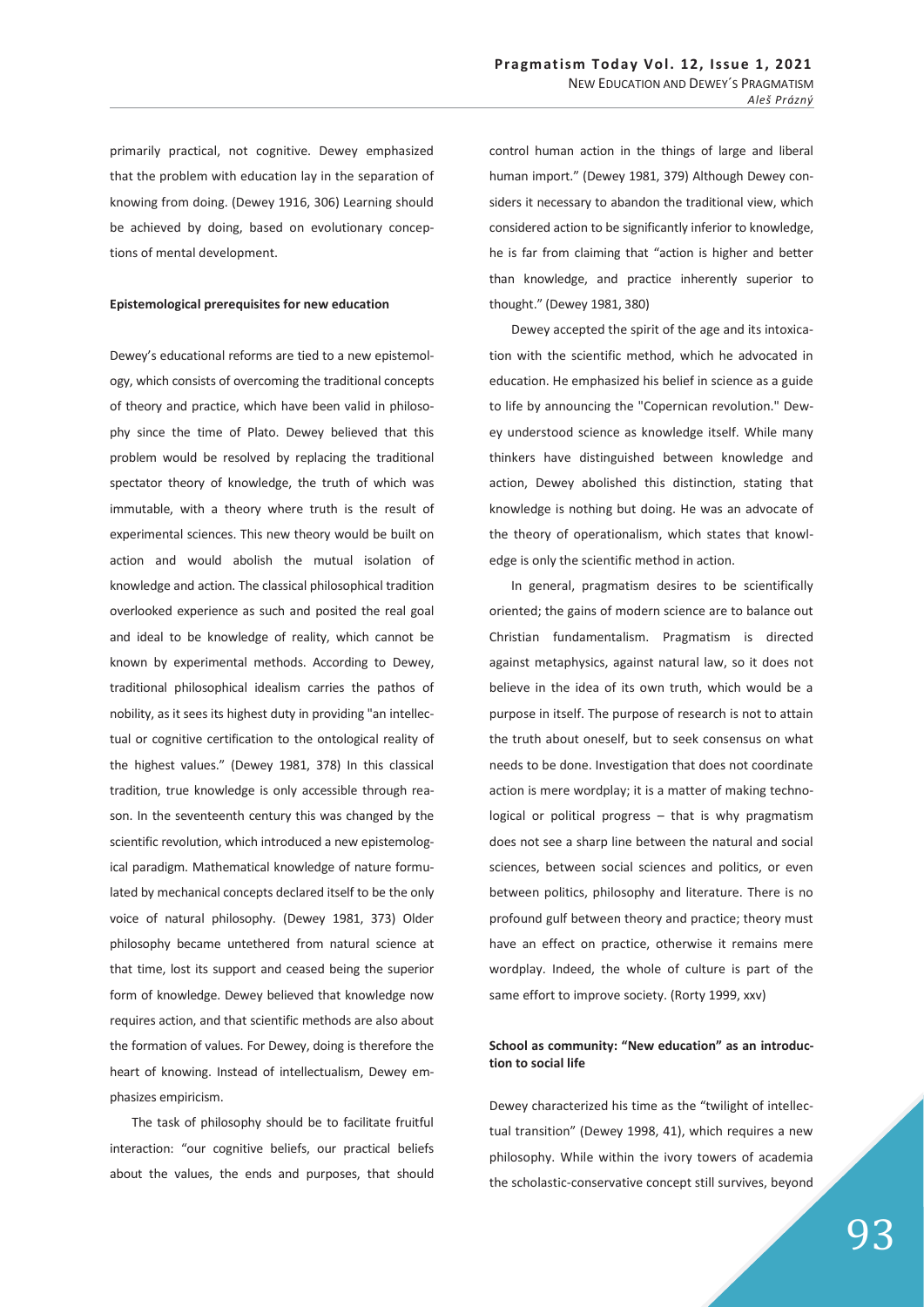them philosophy is heading in a new direction. Social progress demands new goals for education. Especially with regard to the democratization of society; philosophy and education can no longer be just for the elites, but should touch broad swathes of society. This effectively abandons the concept of education and begins the machinery of training, where education appears only as an exception.

Education for Dewey is a social process, school for him is a form of community life. After all, the entirety of American society is to be transformed from "The Great Society" into "The Great Community". According to Dewey, schools should transform society democratically and socially. A school represents society in a small microcosm of social life – the education of students here replaces the process of their socialization. It is important for a progressive educational system to have a strategy of creating small groups: in classrooms, in schools. (Schutz 2020, 124) Instead of competing with one another, students are encouraged to learn to cooperate. Academic priorities in education should give way to social goals.

For Dewey, belief in objective truth or an authoritarian determination of good and evil is detrimental to students. Dewey himself considered his work to be experimental. He is more committed to breaking down traditions and conventional religions than exploring how students can learn more effectively. He wants to establish a new political and social reality. He understands education in the broadest sense as the continuity of social life. Learning and education, transmission and communication. These are necessary for the continued existence of society. (Dewey 1916, 4)

The new transformation of society and its new needs requires new schooling. "A new system of education" must be built in response to the changing world. It must be rid of its isolation from society. "I believe that all education proceeds by the participation of the individual in the social consciousness of the race." (Dewey 1981, 443) Education and upbringing is a social process, meaning that it must consist primarily of social experience. It is a process of life taking place now, not a preparation for future life. (Dewey 1981, 445) School must represent, in simplified form, current social life. Dewey believes schools fail because they too often neglect this community life. It appears crucial to Dewey's thesis that teachers are not in school to represent an idea or to form certain habits in the students, but are here to be members of the community; their task is to encourage influences that will nurture students. The point is to help students respond properly to such stimuli. It is not the immediate task of the teacher to discipline. Discipline should pass to the student from the overall life of the school. (Dewey 1981, 447) Students in school should not be exposed to a sudden amount of special studies, reading, writing geography etc. without these being related to social life.

Rather than just science, literature, history or geography, it is important for Dewey that the core of a school be the student's own social activity. (Dewey 1981, 448) Science only has a role to play in education if it helps social life; language *is not* to serve primarily to express thoughts but rather to communicate  $-$  is is a social instrument. "Education must be conceived as a continuing reconstruction of experience; that the process and the goal of education are one and the same thing." (Dewey 1981, 450) It is necessary to rebel against traditional schooling; progressive schools cannot rely on traditional customs. New education should be simpler than the old, it should be at one with the principle of growth. (Dewey 1981, 510) Here, Dewey is already strongly at odds with the tradition of formulating ideas and expressing them in language.

Dewey devoted great attention to Rousseau, who had considerable influence on his thinking about progressive education (regardless of how critical Dewey was of the way Rousseau treated his own children). Dewey and Rousseau both shared a belief in the inherent goodness of people.

His book *Democracy and Education* (1916) represents the true spirit of an America that is fascinated by the departure from theory and ultimately from philosophy. After all, Richard Rorty reminds us that for sixty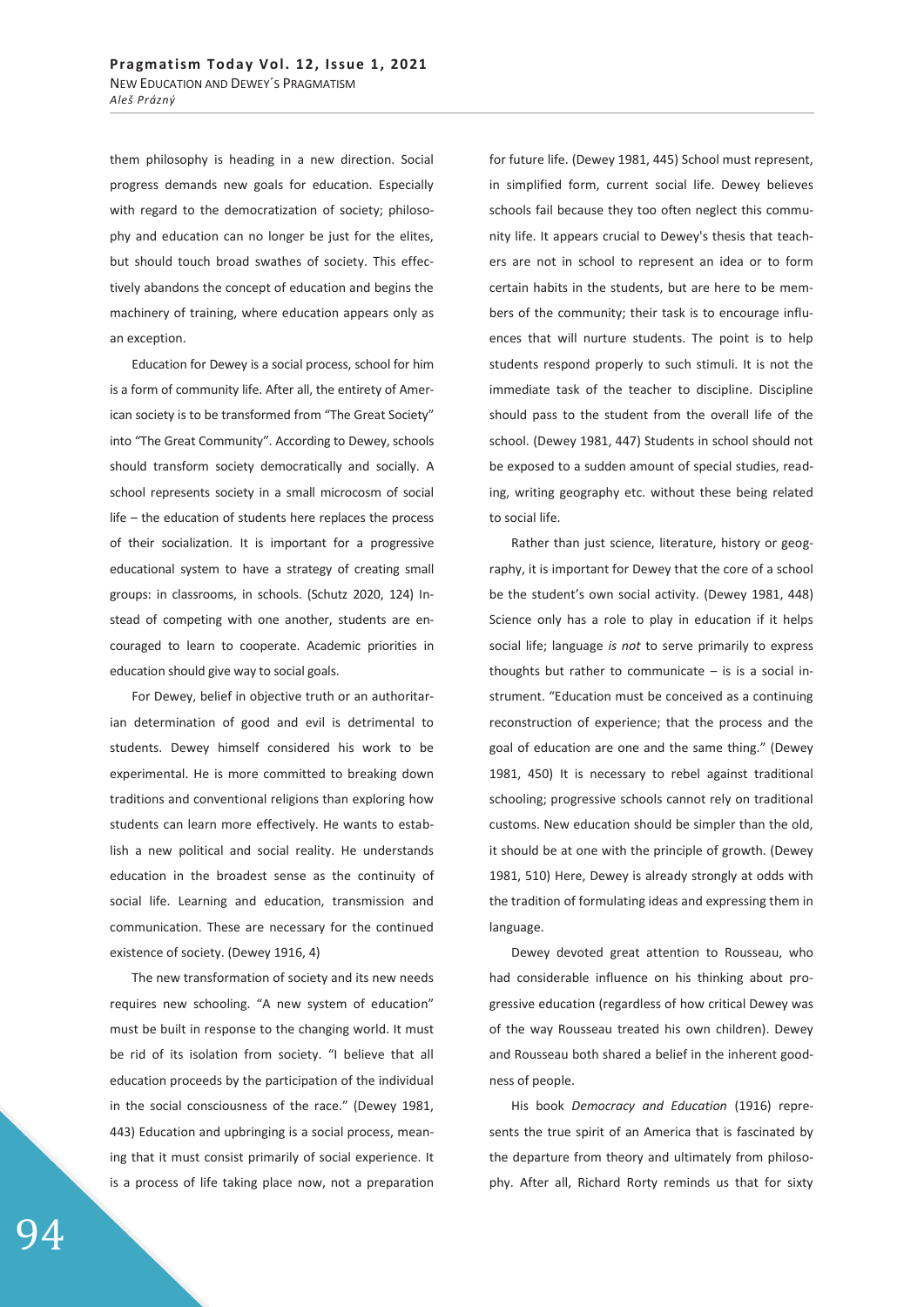years his teacher Dewey tried to wean his students off of Plato and Kant. Like other pragmatist philosophers, Dewey was labeled a relativist. In general, however, the pragmatists themselves describe themselves negatively, such as anti-Platonists, or anti-metaphysicians, or antifundamentalists. (Rorty 1999, xvii) Pragmatic philosophers criticize old philosophical dogma, what their opponents call *common sense,* while the opponents of pragmatism consider clinging to these dogmas to be sensible. It is precisely from the position of traditional sensibility that Dewey's efforts appear in their main aspects to be an attempt to destroy all philosophy. He thus helped strip America of a perspective that represented intellectual potential. His pedagogical considerations are closely related to his ethical considerations. He turns against abstraction, ethical and philosophical problems which in his view have been wrongly posed. In a sense, he can be considered an "anti-philosophical philosopher": he believed traditional philosophers to be people unable to live in the real world, who therefore construct their perfect and unchanging worlds of ideas or science. (Višňovský 2001, 23)

### **The limits of pragmatism and education**

Dewey did more work in the field of education than on his own philosophy. Although his importance for the level of education and organization of the American school system is often emphasized, there are also critical voices who point out the negative influence of pragmatism and Dewey on philosophy and education.

According to Hannah Arendt, pragmatism and modern psychology influenced pedagogy and teaching faculties so much that they have become a scourge for education.<sup>2</sup> (Arendt 1961, 182) Arendt made this state-

 $\overline{a}$ 

ment about American education in her essay *The Crisis in Education* in 1954. She gave the following reasons: Teaching today emphasizes didactics, which brought general principles of how to teach regardless of the specific subject. The teacher has become a mere manager of knowledge that he may not know in depth; such a teacher can teach anything. This attitude brings with it a new understanding of what it means to teach. The personality of the teacher, which has traditionally played a major role in upbringing and education, recedes into the background. On the contrary, the mere ability to teach is overemphasized. However, a teacher should know his subject inside out. Arendt showed that this predominantly didactic relationship to teaching leads to a weakening of the authority of the teacher, who is often only a few lessons ahead of the students. This modern theory of learning, criticized by Arendt, found its basic systematic and conceptual expression precisely in pragmatism, which has had a fundamental formative influence on modern education in America.

In 1955, Paul Crosser published a book called *The Nihilism of John Dewey*, where he shows Dewey's attempt to destroy all philosophy, and in 2006 Henry T. Edmondson published *John Dewey and the Decline of American Education*. Both authors point out the weaknesses of Dewey's concept of education and state that education with an emphasis on social experience tends to disrupt, which is evident in its relationship to classical education. Arendt characterizes Dewey's philosophy with the words: "But hard as it is to agree with Dewey, it seems even harder to disagree with him, for such disagreement is to disagree with common sense personified. And who would dare or like to do that?" (Arendt 1994, 195) What is so complicated about his philosophy is that it is just as difficult to agree with it as it is to disagree. Arendt pointed out that, according to Dewey, the source of all the social and political evil of our time lies in *laissez-faire*. However, in light of recent history, Arendt knows that true hell can only be established by thoroughly opposing *laissez-faire* through scientific planning. (Arendt 1994, 195) She emphasized this in her essay *Social Science and Concentration* 

<sup>2 &</sup>quot;The ... basic assumption which has come into question in the present crisis has to do with teaching. Under the influence of modern psychology and the tenets of pragmatism, pedagogy has developed into a science of teaching in general in such a way as to be wholly emancipated from the actual material to be taught. (...) But this pernicious role that pedagogy and the teachers' colleges are playing in the present crisis was only possible because of a modern theory about learning." (Arendt 1961, 182)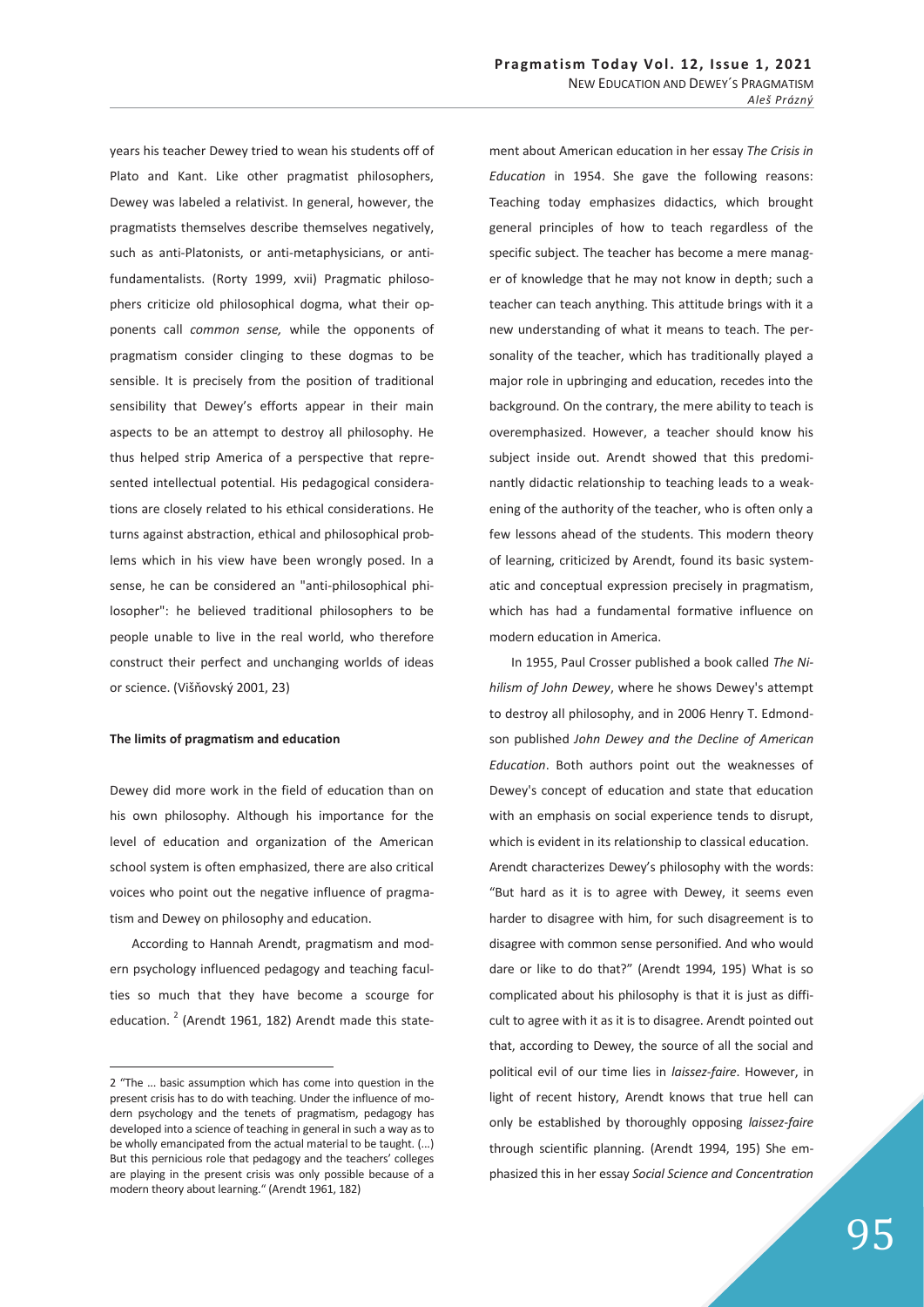*Camps* (1950), where she writes about the involvement of science during the extermination of people. She reminds us that Dewey's central concept is not a concept of man but of science. "Dewey´s main effort aims at applying to the social sciences scientific concepts of truth as a working hypothesis. This is supposed to put the social sciences on a sound epistemological basis from which they and we will progress until the supposed gap between natural and social science is closed." (Arendt 1994, 195) Arendt's critique of social sciences is well known, along with Strauss' critical view of Max Weber (Strauss 1953, 42), whose concept of non-evaluating social sciences he considers a manifestation of nihilism.

It is no coincidence that Rorty wrote about Dewey trying for sixty years to free students from the domination of Plato and Kant. Dewey's main achievements were rather negative: he showed how to break free from the shackles of intellectual burden we inherited from the Platonic tradition. (Rorty 1999, xiii) It is precisely the attempt to break free from the Platonic tradition that brings the post-Nietzche tradition of European philosophy together with the pragmatic tradition of American philosophy. (Rorty 1999, xvi) The critique of Plato and Aristotle lies in the fact that man is characterized by the ability to penetrate beyond the curtain of phenomena. Pragmatic philosophy is not concerned with knowledge that is self serving – this sets pragmatism apart from the philosophical tradition. On the contrary, it wants to cultivate knowledge that contributes to human happiness. Rorty emphasizes that a specific and necessary ability is to trust and cooperate with other people, and to be able to cooperate to improve the future. He cites three Utopian projects as examples: Plato's ideal state, the Christian attempt to realize the kingdom of God, and Marx's vision of the victorious proletariat. (Rorty 1999, xiii) These attempts were aimed at improving our institutions by having more and more people work together to attain happiness.

Dewey was often accused of being a relativist. Pragmatic philosophers, however, never call themselves relativist. Rather, they define themselves negatively as anti-Platonic, anti-metaphysical or anti-fundamentalist. Pragmatic philosophers don't even want to be labeled subjectivists. They want to abandon the vocabulary of their opponents and not have it imposed on them. Pragmatism is about avoiding Platonism and metaphysics in the broad sense as expressed by Heidegger – metaphysics is Platonism; the central concern of pragmatism is the usefulness of terms we have inherited from Plato and Aristotle. Opponents of pragmatism believe that getting rid of these terms means abandoning rationality; rationality according to them consists of respecting the difference between absolutism and what is relative, between the discovered and the made, the object and the subject, nature and convention, reality and phenomenon. Pragmatists respond, according to Rorty, that if this is rationality, then they are undoubtedly irrationalists. They completely refuse to speak in a Platonic way and therefore are gradually looking for new forms of speech. The pragmatic philosophers call themselves anti-dualists – which is again directed against Plato. (Rorty 1999, xix)

Rorty notices that the distinctions between philosophy, science and politics is disappearing in American pragmatism. Pragmatists are often consider themselves naturalists, although they deny being reductionalists or empiricists; they object to both British empiricism and the Vienna Circle, which are not even sufficiently naturalist. The Americans went down a different path than the Europeans. European philosophy according to Rorty is full of proclamations (phenomenological ontology, hermeneutics, archeology of knowledge, genealogy). While Dewey spoke of the scientific method, he never explained exactly what it meant. James occasionally spoke of the pragmatic method, but this meant nothing more than his words about anti-Platonism. None of this, according to Rorty, became a prerequisite for a skeptical stance against traditional philosophical questions and concepts. Quine, Putnam and Davidson may have been labeled analytical philosophers, but none considered themselves to be thinkers who carried out conceptual analysis. (Rorty 1999, xxi) "Philosophers in the Englishspeaking world usually do not take the work of philosophers in the non-English-speaking world very seriously,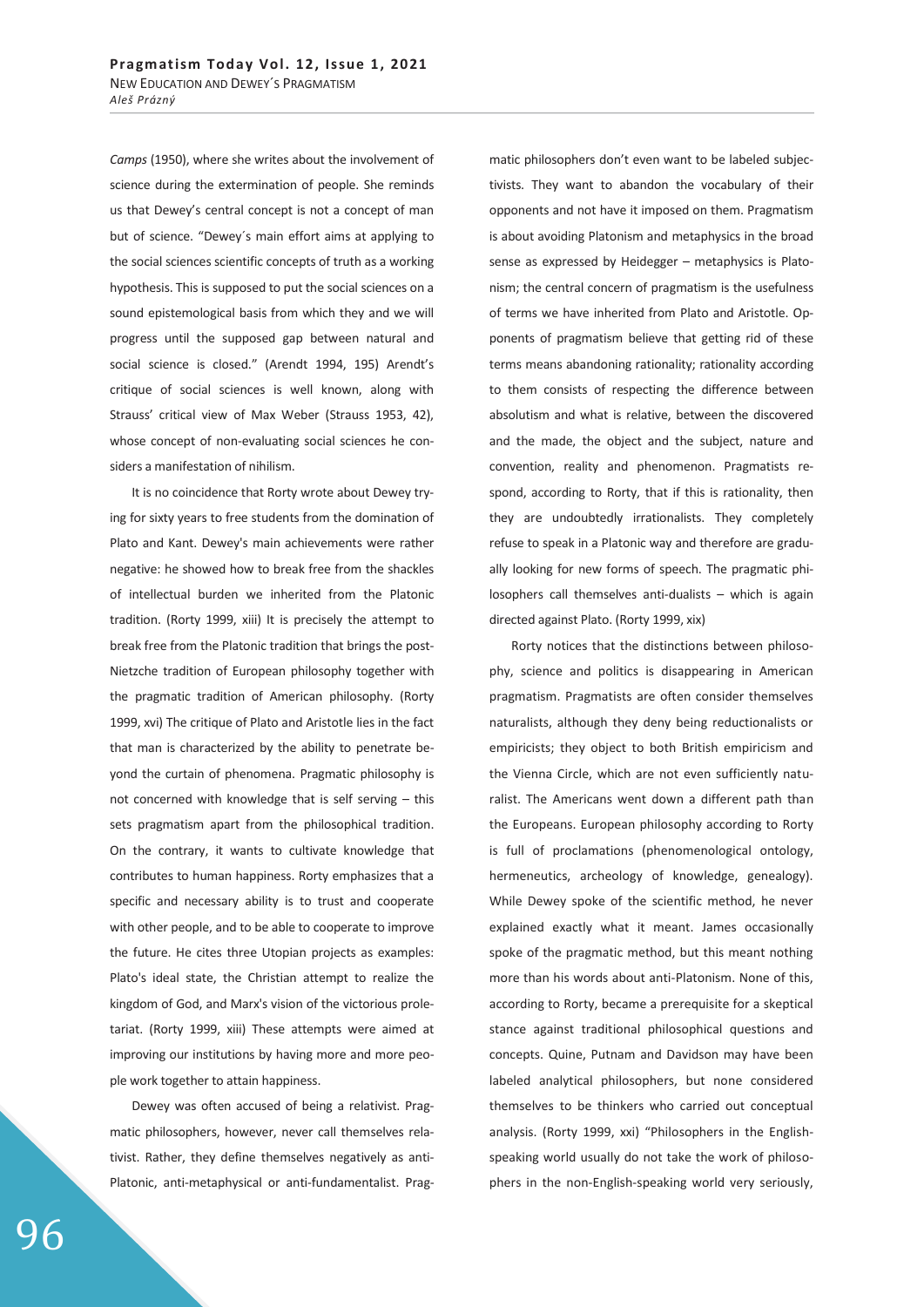and conversely. The gap between so-called , analytic' and so-called ,Continental' Philosophy shows no signs of being bridged." (Rorty 1999, 47)

Here, pragmatism rejects the philosophical tradition based on the discovery of natural laws, on the contrary, it is inclined to believe that philosophical problems are artificial by nature. Pragmatism criticizes traditional philosophy for dealing with virtually absent pseudo-problems; instead it wants to only deal with what is actually present and unleash capacity to address real problems of the present day. That is why pragmatists would like to break with the Cartesian-Locke image of the mind, which seeks contact with a reality outside itself.

Pragmatism is based on an evolutionary/biological perspective, which rejects miracles and is characterized by an aversion to metaphysics (it considers faith to be a habit of action and questions the usefulness of faith). Pragmatism is close to Darwin's conception of man as an animal that adaptively overcomes itself to cope with the environment; man strengthens his abilities that bring him more pleasure and less pain. In his article *The Influence of Darwinism on Philosophy* (1909), Dewey notes that Darwin's *Origin of Species* not only represents a watershed moment for natural science, but is also an intellectual revolt, a new way of thinking. This in turn leads to a transformation of the logic of knowledge, which affects morality, politics, and religion (Dewey 1998, 39). The influence of Darwin on philosophy is so significant that it has taken control of the phenomenon of life, which is characterized by constant transition. The principle of transition brings with it a new logic for the interpretation of mind, morality and life.

The human body is in contact with reality just like any other organism. The very idea of being out of contact with reality presupposes a non-Darwinian, Cartesian notion of the mind, which is independent of the causal reality of the body. If pragmatism wants to accommodate Darwinian thinking, it must abandon traces of Cartesianism and stop thinking of words as a representation of reality; words should only be taken as nodes in a causal reality connecting an organism with its environment. In pragmatism, language is understood through a biological perspective (Rorty 1999, xxiii). After all, we know that Dewey developed his view of mind, thought, and language in constant dialogue with the biology and psychology of his time (Johnson 2010, 123).

### **Conclusion**

Even if pragmatism rejects the Enlightenment, which refers to the supernatural light that leads a person to the truth, in the end it is clear that Dewey himself trusted science too much. His concept of developing society through the Enlightenment ideals of science and education is indicative. It fails to evaluate the assumptions of the modern idea of progress, and certainly not the fact that pragmatism shares progress itself with the Enlightenment; there is also no consideration of the "dark side" of human life, while at the same time the formation of habits driven by planning and reason (or science) is overvalued and considered a non-problematic positive phenomenon. Although Dewey talks about modern psychology and its place in education, he understands it in its positivist reductionism. Pragmatism is certainly not mistaken in the fact that the Enlightenment replaced the supernatural idea of God with a quasi-divine authority - reason, but pragmatism itself could not break free from the Enlightenment. The Enlightenment's emphasis on science, despite the limited scope of its methodology, is characteristic for pragmatism. Morality is more a matter of compromise between competing versions of good than between absolute good and absolute evil. (Rorty 1999, xxix) The question remains, to what extent it is possible to renounce the category of absolute evil, or to what extent can the dehumanization of man (e.g. the Holocaust) be considered the result of competing versions of good.

Pragmatism desires to reduce human suffering and strengthen human equality. In its view, this goal cannot be secured by any supernatural power, but rather by purely technocratic and excessive – almost revolutionary – optimism. Pragmatism thus represents one form of modern earthliness. It confidently anticipates a great